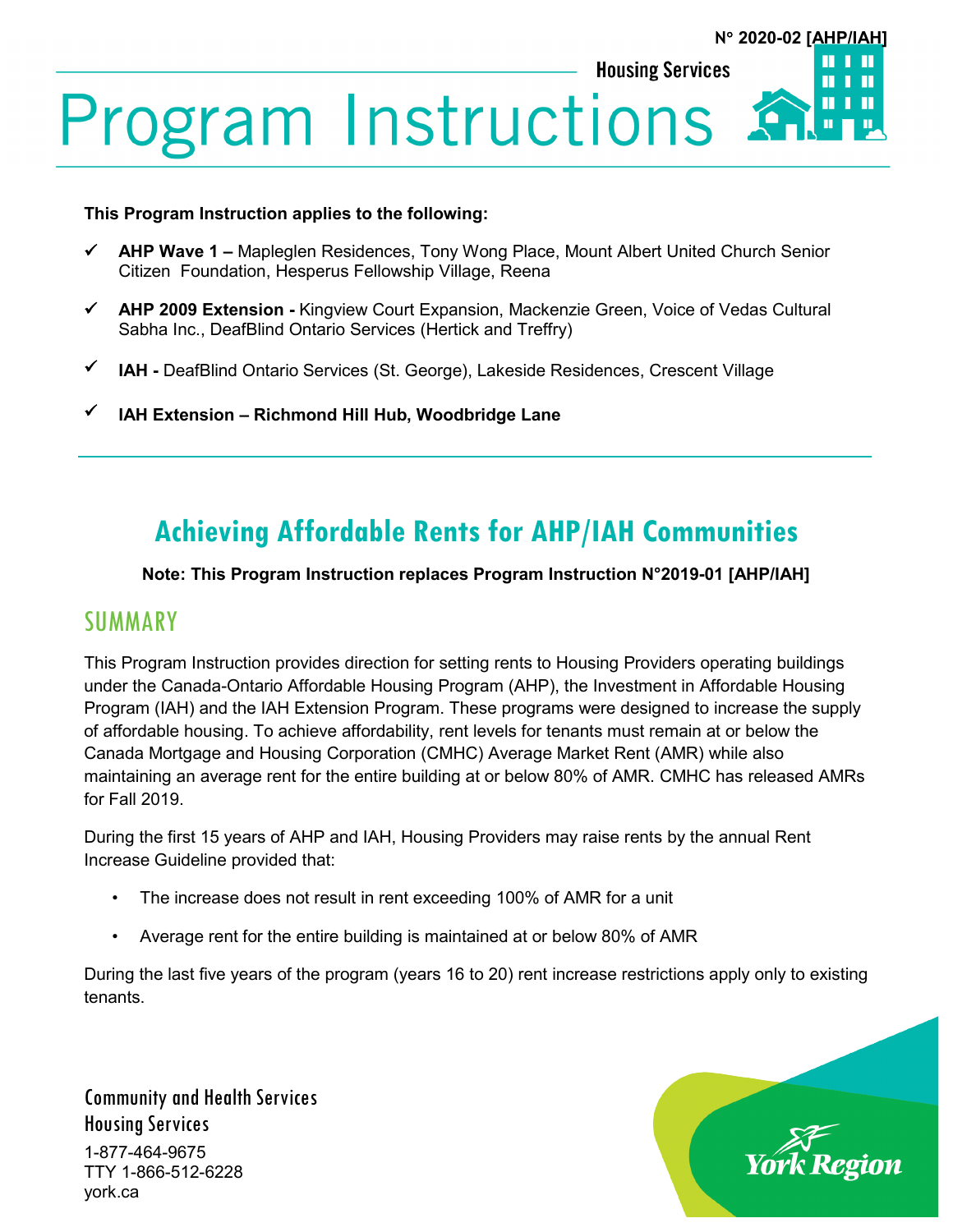## HOUSING PROVIDERS MUST USE THE CURRENT CMHC AMRs TO ENSURE HOUSING AFFORDABILITY

Table 1 provides Fall 2019 CMHC AMRs for York Region. Refer to Table 1 to ensure overall average rents for the building do not exceed 80% of AMR for the applicable zone.

| <u>I dii zulu Uniliu Avelaye market Kelits IVI Türk Keyibil</u>                         |                 |           |           |           |
|-----------------------------------------------------------------------------------------|-----------------|-----------|-----------|-----------|
| Zone                                                                                    | <b>Bachelor</b> | 1 Bedroom | 2 Bedroom | 3 Bedroom |
| Zone 25<br>Richmond Hill, Vaughan, King                                                 | \$1,011         | \$1,211   | \$1,439   | \$1,617   |
| Zone 26<br>Aurora, Newmarket, Whitchurch-<br>Stouffville, East Gwillimbury,<br>Georgina | \$795           | \$1,245   | \$1,338   | \$1,552   |
| Zone 27<br>Markham                                                                      | \$1,029         | \$1,373   | \$1,544   | \$1,639   |

**Table 1 Fall 2019 CMHC Average Market Rents for York Region**

For tenants receiving a rent subsidy, Housing Providers should include only the tenants' contributions to rent when calculating the building's overall average rent.

## ACTION REQUIRED

The Rent Increase Guideline for 2020 is **2.2%** and applies to rent increases effective between January 1 and December 31, 2020.

**Applying the rent increase guideline to increase tenant rents during years 1 to 15 of the AHP / IAH Program**

- 1. Identify the current rent for the unit
- 2. Calculate the guideline rent increase by multiplying the current rent by the Rent Increase Guideline
- 3. Determine the new rent by adding the rent increase calculated in step 2 to current rent Example of using the 2020 Rent Increase Guideline:
	- Current rent is \$1,000
	- Multiply the current rent by 2.2%
		- $\circ$  \$1,000 x 2.2% = \$22
		- $\circ$  \$1,000 + \$22 = \$1,022
	- Guideline rent increase amount is \$1,022
- 4. If the calculated guideline rent increase amount is less than the most recent AMR for the unit size, then the calculated guideline rent increase amount is the maximum rent for the unit